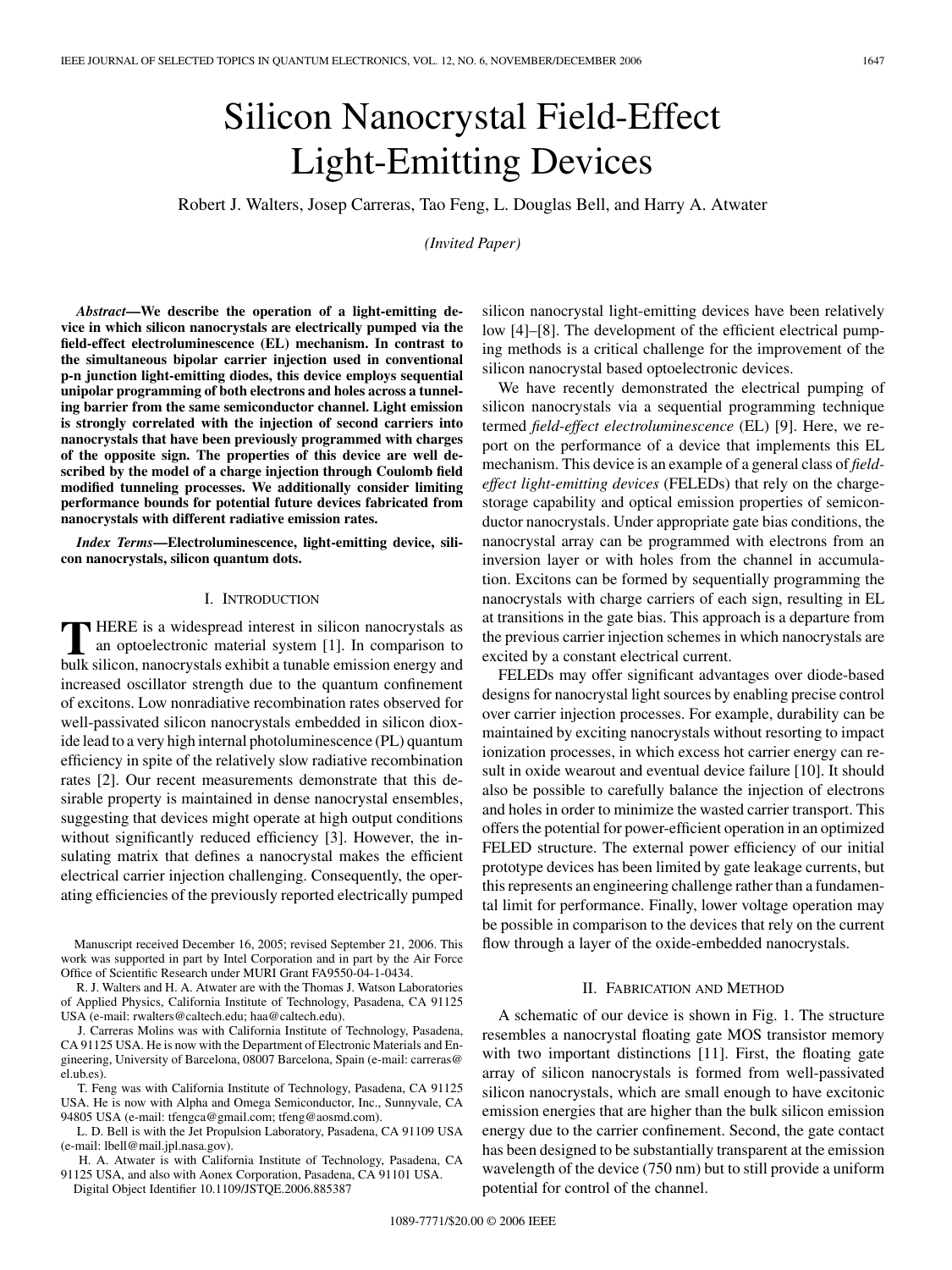

Fig. 1. Schematic of the silicon nanocrystal FELED showing the vertical dimensions of the gate stack determined using transmission electron microscopy.

The majority of the sample fabrication was performed at a 300-mm-wafer development facility at Intel Corporation. This required all processes used in the fabrication of our prototype devices to be selected first for CMOS compatibility. Therefore, an ion-implantation based approach was chosen to prepare the silicon nanocrystal layer despite several known nonidealities that such a fabrication method introduces. These undesirable consequences include the inhomogeneous distribution of the nanocrystal sizes and positions within the gate stack and possible degradation of the tunnel oxide layer. Ion-implantation damage can be substantially repaired by high-temperature annealing, however, both the duration and temperature of our nanocrystal-formation annealing step were limited by the constraints of the rapid thermal processing (RTP) tool used in the fabrication process.

An initially grown 15-nm dry thermal oxide was implanted with low energy (5 keV)  $^{28}Si^{+}$  ions and annealed (5 min,  $1050 \degree C$ ) to precipitate an embedded array of silicon nanocrystals from the resulting supersaturated solid solution. A 40-nm thick polysilicon layer was then deposited to form a conducting gate contact layer. The absorbance of this layer is negligible at near-infrared wavelengths corresponding to the silicon nanocrystal emission but absorption does reduce the pump power arriving at the nanocrystal ensemble during PL experiments. Subsequent lithographic patterning and etching were used to form ring gate MOS transistor structures. The simplest possible transistor design was selected in order to expedite the fabrication; a more complex process (e.g., one that included sidewall isolation) might result in an increased performance. Blanket implantations of  $^{15}P^+$  and  $^{33}As^+$  were used to degenerately dope the gate contact, source, and drain. Device contacts consisting of a 10 nm Cr wetting layer and 100 nm of Au were then added using the thermal evaporation and lift-off process. Finally, devices were mounted in a Au wire-bonded package, as shown in Fig. 2.



Fig. 2. Two silicon nanocrystal FELED die containing a total of 36 test structures packaged together in a 40-pin ceramic dual inline package. The ring gate transistor structure is shown in the *inset*.

Transmission electron microscopy in cross section was used to confirm the dimensions of the FELED structure. Individual nanocrystals cannot be resolved easily in such images due to a low Z-contrast between silicon and  $SiO<sub>2</sub>$ . We have found that a combination of alternative techniques can more easily provide the desired structural characterization [12]. From ultrahigh vacuum scanning tunneling microscopy (STM) measurements on samples in which the oxide layer of the gate stack was removed with the buffered HF, we find the areal density of the nanocrystals forming the floating gate array to be at least  $4 \times 10^{12}$ /cm<sup>2</sup>. By using ultrahigh vacuum noncontact atomic force microscopy (AFM) on the same sample further treated in an ultrasonic bath to lower the nanocrystal density [Fig. 3(a)], the diameters of most nanocrystals are observed to be  $\sim$ 1.5–3.5 nm [Fig. 3(c)]. The maximum bound on the areal density can be derived from the total fluence of the implanted silicon ions and the average nanocrystal size, and is estimated to be within an order of magnitude of our lower bound. The discrepancy between these bounds may indicate a loss of nanocrystals during the partial etching procedure, implanted silicon that has not been precipitated into observable nanocrystals, and/or a significant loss of material to the bulk during the high-temperature nanocrystal-formation annealing [13]. The crystallinity of the nanocrystals was confirmed by the observation of the diffraction rings in the reflection high-energy electron diffraction (RHEED) measurements of the etched samples [Fig. 3(b)].

A 20-MHz arbitrary function generator with an output termination of 10 M $\Omega$  was used to electrically pump the packaged devices, while an  $Ar^+$  ion laser operating at 457.9 nm was used for the optical excitation. Spectra were collected by a grating spectrometer and a cryogenically cooled charge-coupled device (CCD) array. Stray light was removed by the optical filters and all the spectra were corrected for the detector sensitivity. Timeresolved EL traces were collected with a thermo-electrically cooled photomultiplier tube and a grating spectrometer. The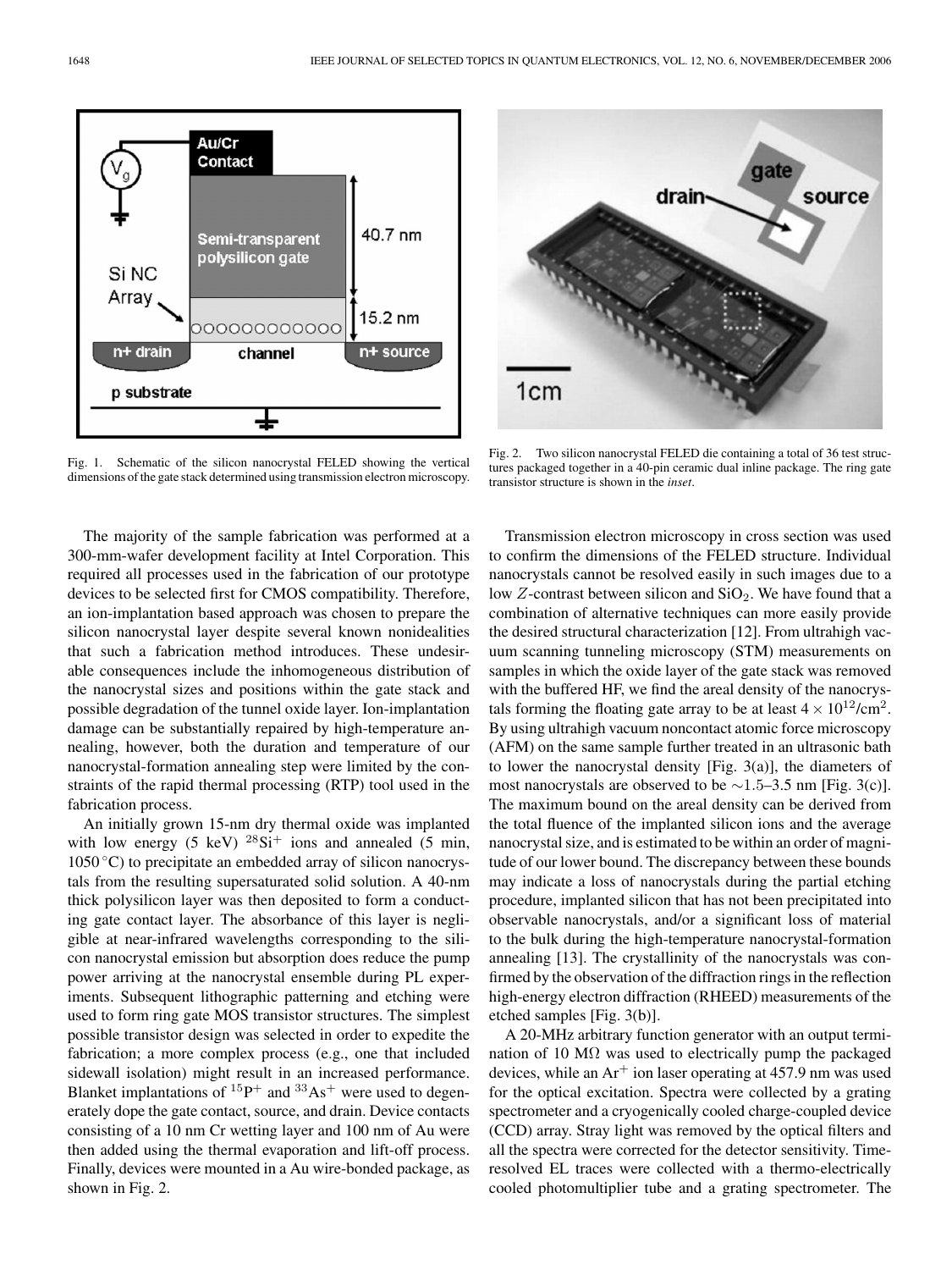

Fig. 3. Structural characterization of nanocrystals in the active region of the device. (a) Ultrahigh vacuum noncontact AFM topography of nanocrystals exposed by etching. (b) RHEED measurements establishing crystallinity. (c) Size distribution of nanocrystals.

time-resolved signal is the integrated emission over a passband of approximately 50 nm centered at the emission peak of 750 nm.

### III. EL PROPERTIES

Fig. 4 shows a comparison of the nanocrystal PL excited through the semitransparent gate contact and nanocrystal EL excited through the field effect EL. We attribute these spectra to the radiative recombination of excitons within the silicon nanocrystals. Both the PL and the EL spectra peak near 750 nm with full-width at half-maximum (FWHM) of ∼160 nm. These emission spectra are typical for silicon nanocrystals fabricated through similar techniques. FWHM is attributed to the inhomogeneous broadening due to the size distribution of silicon nanocrystals in the array.

The electrical excitation process can be understood in more detail by considering the time-resolved EL trace in Fig. 5. Under the negative bias, the p-type channel is in strong accumulation. During this time, the nanocrystal array is charged with holes through tunneling processes. When the bias is abruptly changed to a positive voltage above threshold, an electron inversion layer is formed. Electrons are injected into the holecharged nanocrystals via a Coulomb field-enhanced tunneling



Fig. 4. Spectrum of the emitted light is similar for EL (EL;  $6 V_{\text{rms}}$ ,  $10 kHz$ ) and PL (PL; 457.9 nm, 1 mW/cm<sup>2</sup>; data are shown uniformly offset by 0.5). In both the cases, the output is attributed to the recombination of the confined excitons within the silicon nanocrystals of the active layer.



Fig. 5. Time-resolved EL trace demonstrates the correlation between light emission and gate bias transitions that correspond to the sequential programming events in a FELED.

process, forming quantum-confined excitons that recombine to emit light. The onset of the EL is well fitted by a single exponential rise ( $\tau \sim 2.5 \,\mu s$ ) at the applied 6-V gate bias.

Note that the observation of the EL necessarily implies that the holes already confined in the nanocrystals have an emission time for tunneling back to the channel that exceeds the Coulomb-enhanced tunneling time for electron injection from the inversion layer. The observation of the EL also implies that single carriers tunnel into each emitting nanocrystal during the charge-injection process because the presence of an additional electron or an extra hole in an excited silicon nanocrystal is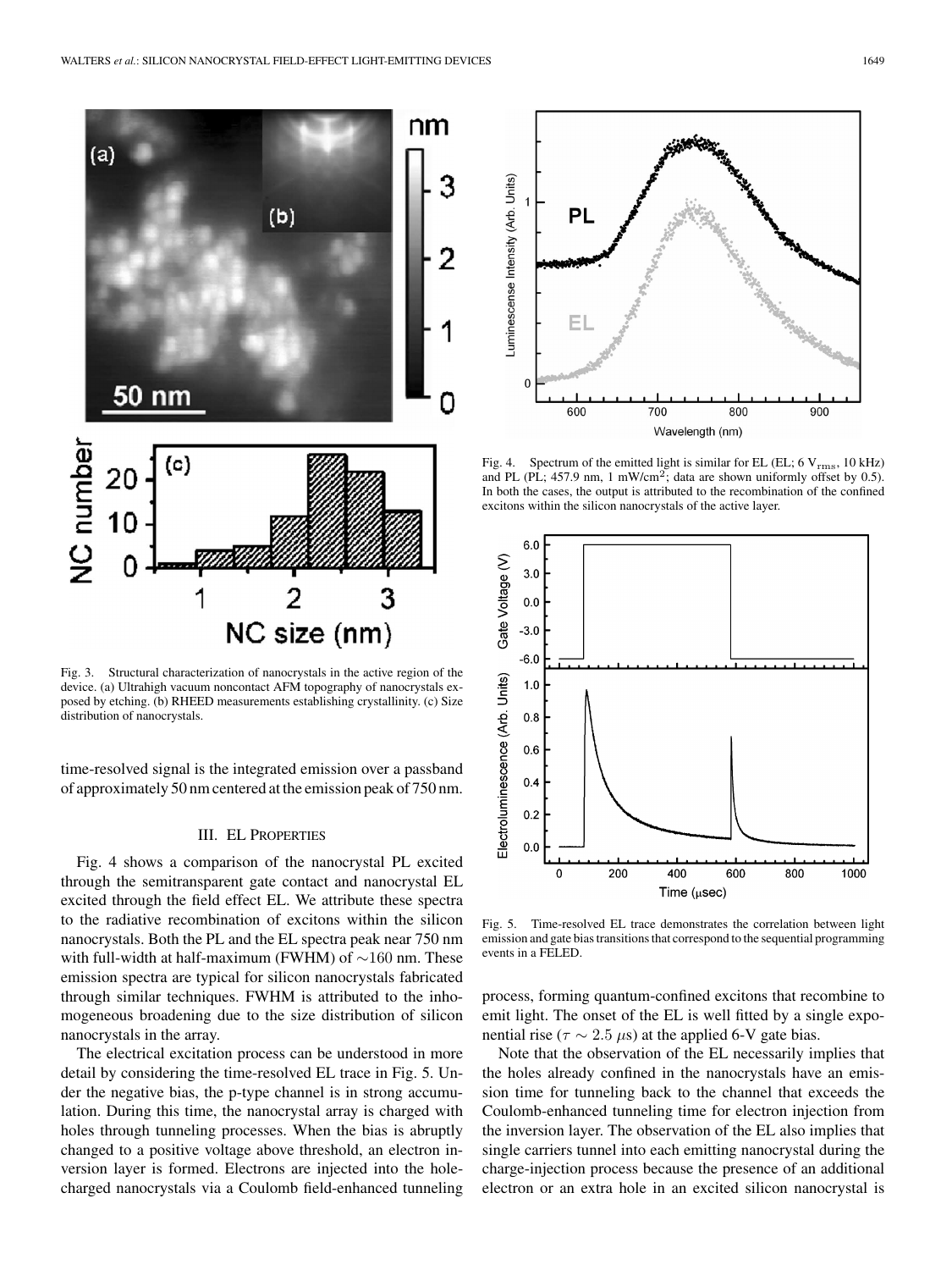known to result in a rapid de-excitation through a nonradiative Auger process.

After the gate bias is switched from a negative to a positive level, the emission decays from a peak value as the previously injected holes are consumed by electrons in exciton formation and decay. A stretched exponential with a time constant of approximately 30  $\mu$ s ( $\beta \sim 0.5$ ) characterizes the observed decay [14]. This time constant is longer than the PL decay lifetimes observed for the samples under optical excitation at the same applied gate bias of 6 V ( $\tau \sim 5 \mu s$ ,  $\beta \sim 0.7$ ). The longer EL decay time constant may reflect an absence of the nonradiative recombination paths that are present for some fraction of the excitons recombining under illumination. Indirect charging processes involving inter-nanocrystal carrier migration are also likely to play a role in increasing the EL time constant by extending the time scales for exciton formation. Thus, some fraction of the exciton population may be formed by the migration of the electron and hole from another nanocrystal rather than by direct carrier injection from the channel. When the EL signal is no longer observed, there are no holes left in the nanocrystals to form excitons. Electrons continue to tunnel into the nanocrystal array due to the positive gate bias, resulting in each nanocrystal becoming recharged with an electron.

When the gate voltage is switched back to a strong negative potential, an accumulation layer forms in the channel and holes tunnel into the electron-charged nanocrystals and form excitons. This process is characterized by a faster single exponential rise in EL ( $\tau \sim 240$  ns) and a faster stretched exponential decay  $(\tau \sim 10 \mu s, \beta \sim 0.5)$  compared to the previous case of electron injection. The peak associated with the hole injection into the electron-charged nanocrystals is smaller in magnitude and shorter in duration than the peak associated with the electron injection into the hole-charged nanocrystals. This asymmetry may be due to the back-tunneling of electrons to the channel during the hole injection. This loss of charge may be more apparent for the hole injection into the electron-charged nanocrystals due to the smaller conduction band offset (∼3.2 eV) than the valence band offset (∼4.7 eV) between the silicon and silicon oxide.

EL is clearly observed to be correlated with the injection of the second carriers, indicating that the field effect induced EL is due to the programmed exciton formation rather than due to the impact excitation resulting from a leakage current through the gate stack. As additionally shown in Fig. 6, emission occurs only for the bias transitions between the complementary gate voltage levels for which a sequential injection can occur. The lack of emission under dc electrical bias is further confirmed by an examination of the frequency dependence of EL in Fig. 7(a). As the measurement integration time is held constant at 2 s, a linear rise in EL is initially observed with an increase in the driving frequency because light is collected from an increasing number of integrated complete cycles. EL emission peaks at a frequency of 10 kHz, and then, begins to decrease, which we attribute to a combination of effects. As the driving frequency is increased, the number of excitons formed at the positive-tonegative (negative-to-positive) bias transition begins to decrease due to the incomplete initial electron (hole) charging. We believe that the ∼10 kHz peak in the frequency response corre-



Fig. 6. EL is observed only at transitions in the gate bias (between levels  $V_1$ ) and  $V_2$ ) for which a sequential complementary charge injection is expected to occur. Values are for the peak EL recorded in a time-resolved measurement. The driving gate frequency was held constant at 10 kHz, while the amplitude and dc offset of the waveform was changed.



Fig. 7. EL response is a strong function of both (a) driving frequency (gate voltage =  $6$  V<sub>rms</sub>) and (b) driving gate voltage (driving frequency =  $10$  kHz). An equivalent Fowler–Nordheim plot can be constructed (\) indicating that Fowler–Nordheim tunneling may be the tunneling mechanism.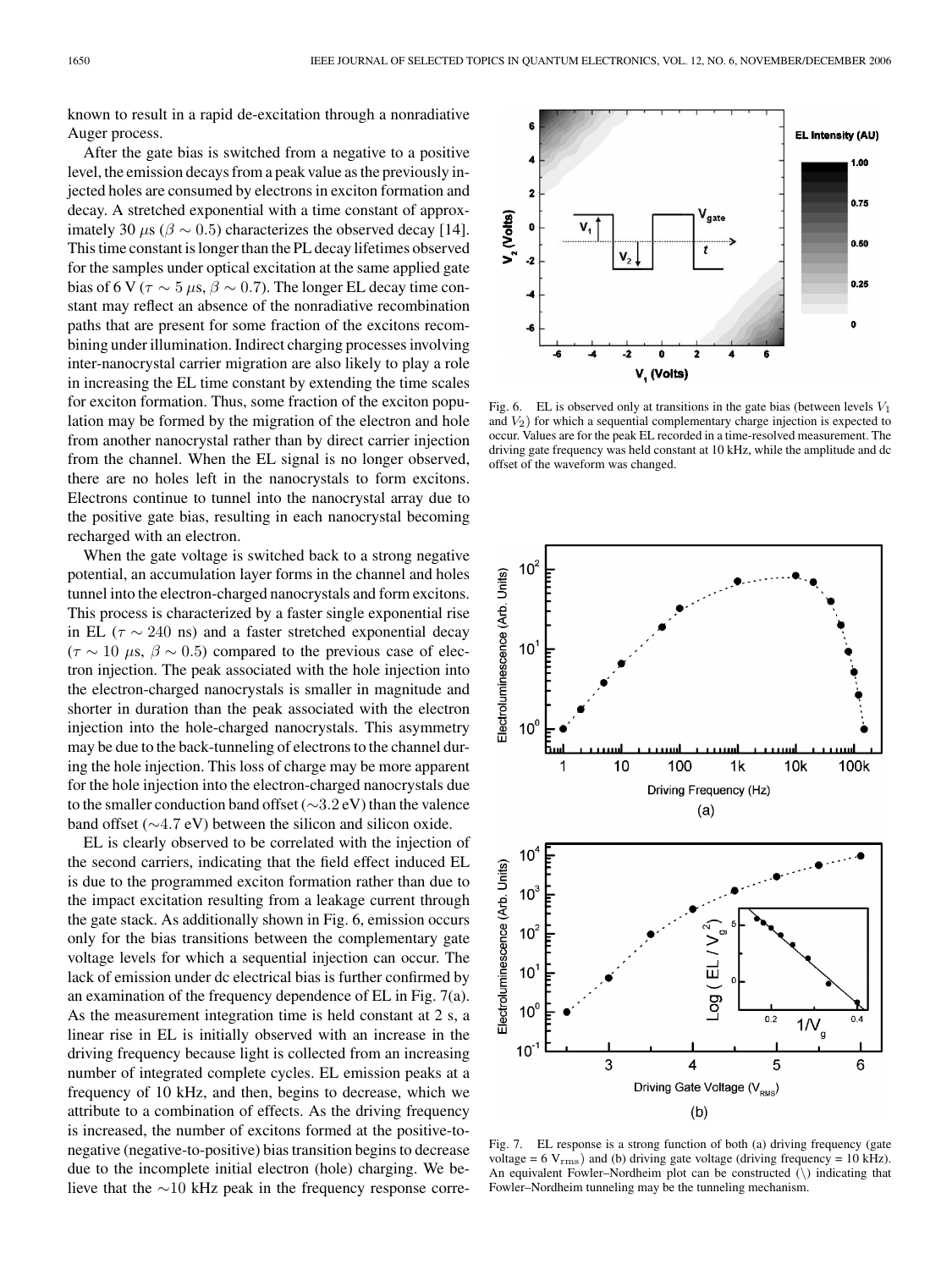sponds to a performance-limiting charge injection timescale for the first carriers into the neutral nanocrystals of  $\sim$ 50 µs. This hypothesis is supported by the variable charging pulse length experiments discussed in Section IV (see Fig. 9). At frequencies above ∼30 kHz, the pulse duration becomes shorter than the radiative lifetime of silicon nanocrystals and some of the excitons do not recombine because of the statistical nature of the spontaneous emission. Presumably, this population of excitons is lost to Auger processes when additional charge is injected at the next gate bias level. At even higher frequencies (∼2 MHz), we expect charge injection to be further limited by the gate capacitive charging time constant.

The source and drain regions of the FELED are typically grounded during EL measurements. This allows minority carriers to flow laterally into an inversion layer from the source and drain regions and rapidly change the electron density in the channel. A capacitor-based light-emitting device with an identical gate stack would presumably be severely limited by the minority carrier generation and recombination times. Light emitted from our FELED under 10-kHz excitation appears spatially uniform over the entire gate stack area, including the 1-mm<sup>2</sup> contact pad area from which light is most conveniently collected using the free-space optics. In such large devices, it is possible that a portion of the high frequency roll-off in the EL signal is due to the finite electron drift velocity leading to the incomplete formation of the inversion layer.

As can be seen in Fig. 7(b), EL increases dramatically with increasing rms drive voltage. The field across the tunnel oxide is approximately proportional to the gate voltage and the magnitude of the EL signal is proportional to the tunneling current. Thus, we can construct an equivalent Fowler–Nordheim plot Fig. 7(b), inset) that follows a linear trend. This suggests that electron or hole injection into the nanocrystals occurs primarily through Fowler–Nordheim tunneling. Electrostatic modeling (Section V) suggests that the tunneling bias between the channel and the nanocrystals is typically 1–3 V. In order for tunneling to be dominated by the Fowler–Nordheim mechanism at these low voltages, the tunnel oxide thickness must be less than ∼4 nm. This range is consistent with the oxide thickness targeted in our fabrication process.

# IV. OPTICAL MEASUREMENT OF CHARGE INJECTION PROCESSES

Because the magnitude of the EL signal is proportional to the tunneling current into the nanocrystals, we can optically monitor the charging and discharging processes. In particular, charge injection from the substrate into the nanocrystal layer and charge retention after programming can be obtained by observing the EL traces when the gate-substrate electrodes are periodically cycled with a carefully designed waveform.

Fig. 8(a) shows a generic drawing of the waveforms used to electrically pump the device in order to obtain hole injection and electron retention times. Similar waveforms with inverted polarity were used to measure the electron injection and hole retention times [Fig. 8(b)]. The different voltage steps of the waveform are labeled for reference. The injection and retention experi-



Fig. 8. Schematic of the waveforms used to measure the charging processes in the FELED device. The EL trace typically obtained by driving the device with the waveforms (*gray shading*).

TABLE I WAVEFORM PARAMETER VALUES MEASURED TO STUDY CHARGE INJECTION AND RETENTION



Fig. 9. Charge injection characteristics for electrons and holes inferred from the EL signal integrated over the readout pulse (region II in Fig. 8).

ments are separated by the shadowed region III in Fig. 8(a). A reset pulse is performed in region VII to initialize the charge state to the same value at the end of each cycle. The varying parameters are the programming time for electrons/holes  $(t_{pe}$ and  $t_{\rm ph}$ , region I), the dwell time for electrons/holes ( $t_{\rm de}$  and  $t<sub>dh</sub>$ , region V), and the disturbance voltage at which the retention is measured  $(V_d,$  region V). The values chosen for these parameters are summarized in Table I.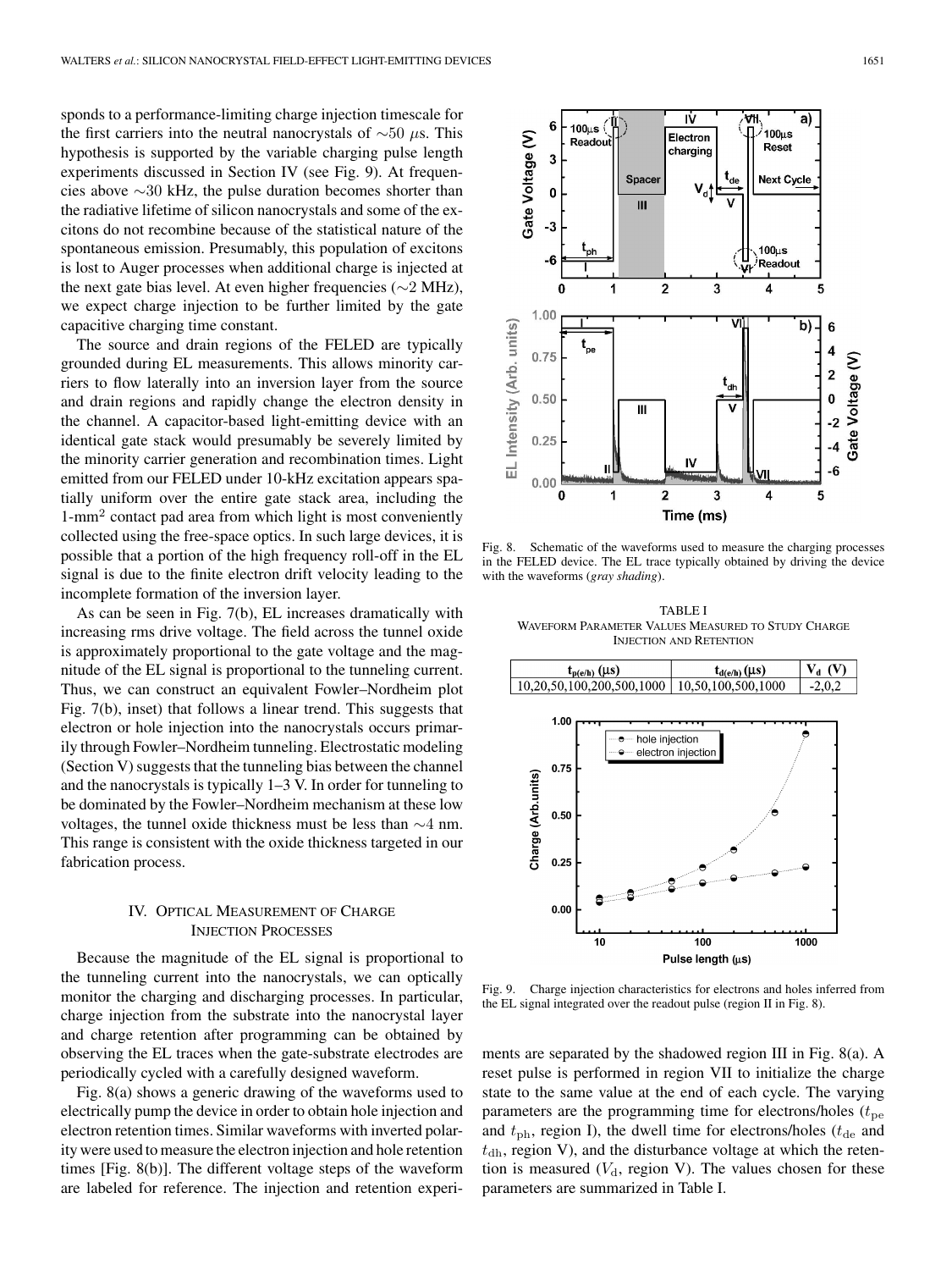

Fig. 10. Retention characteristics for different disturbance voltages as extracted from the integrated EL signal from region VI (see Fig. 8). (a) Hole retention. (b) Electron retention.

When these waveforms are used to cycle a device, a peak in EL is observed at those points where the voltage is abruptly changed [gray-shaded curve in Fig.  $8(b)$ ]. A relative change in the EL intensity reflects a relative change in the tunneling current from the substrate to silicon nanocrystals, enabling us to study the device charging and discharging dynamics by means of optical measurements. Note that the EL signal arises only from the tunneling current that drives the formation of excitons in silicon nanocrystals. Our measurements are, therefore, not sensitive to the leakage current through the gate stack that is responsible for the low external quantum efficiency of the device.

Other well-established methods are available for electrically characterizing the charge injection and retention in continuous and discrete trapping memories. However, these techniques measure changes in the conductance of the channel caused by the total charge present in the oxide. In contrast, our optical approach measures the light emitted by the silicon nanocrystals in response to the second carrier injection. Therefore, only the charging of silicon nanocrystals is considered, leaving apart the electrostatic screening effects of other kinds of oxide charging (e.g., trapping defects or ionic contamination). Such an oxide charging is relevant for evaluating the ultimate performance of memories but may obscure charging phenomena related specifically to silicon nanocrystals.

Charge injection characteristics for both the electrons and holes were determined from regions I and II. The silicon nanocrystal array was partially charged with electrons (holes) from the inversion (accumulation) layer when a gate voltage of 6 V (−6 V) was applied for  $t_{pe}$  ( $t_{ph}$ ) seconds. The relative amount of charge injected during programming was inferred from the integrated EL recorded during a subsequent  $-6$  V (6 V), 100  $\mu$ s readout pulse.

The times for electron and hole injection were found to differ as shown in Fig. 9. It may seem contradictory that holes appear more easily programmed than do electrons, considering the larger tunneling barrier  $SiO<sub>2</sub>$  presents for the valence band of silicon in comparison to the conduction band. This issue can be resolved by noting the influence of the complementary charge readout pulse. A limitation of this method is the destructive character of the charge measurement, due to the fact that the readout process always implies the injection of an oppositely signed carrier. Since the readout pulse cannot be instantaneous, the charge present in the silicon nanocrystal array may tunnel back to the substrate, resulting in an underestimate of the charge storage. An ideal measurement is reached only when either the measured carriers have an infinite retention or the readout carriers have an instantaneous injection time.

In our device, the measurement of the electron storage is more susceptible to this limitation as a consequence of both the slower injection of holes during the readout pulse and the faster discharging rate for electrons due to the differences in the energy barrier heights. In contrast, the ideal case can be approached for the measurement of the hole storage. The readout process is more reliable as the number of holes tunneling back to the substrate is small. As reported in the literature [15], this carrier asymmetry could potentially be overcome by scaling down the oxide thickness.

In order to quantify the retention times, we proceed similarly, using data from regions IV, V, and VI. First, a gate voltage of 6 V ( $-6$  V) was applied for 1 ms, fully charging the silicon nanocrystal array with electrons (holes). Afterwards, a disturbance voltage  $V_d$  was applied for  $t_{de}$  ( $t_{dh}$ ) seconds. Finally, the remaining charge in the array was measured by integrating the EL intensity trace over a 6 V (−6 V), 100  $\mu$ s readout pulse.

The disturbance voltage has an important impact on retention, as can be seen in Fig. 10. The electron (hole) release from the floating gate array to the substrate is facilitated by the negative (positive) disturbance voltage due to the gate bias enhanced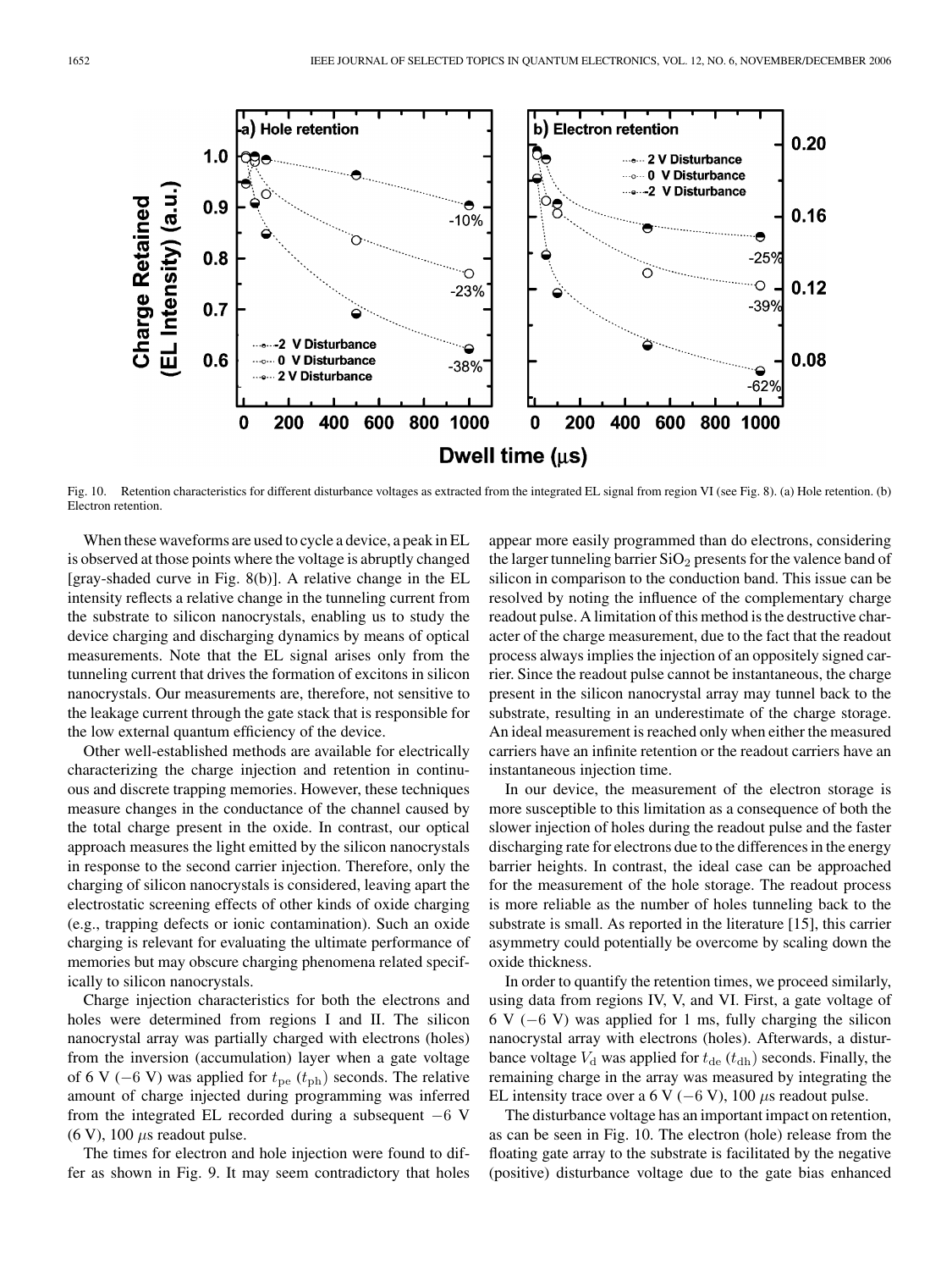back-tunneling process. For  $V_d = -2$  V (2 V), the electron (hole) number is decreased by 62% (38%) compared to 39% (23%) of the charge loss during the first 1 ms at  $V_d = 0$  V. On the contrary, the retention is greatly increased for electrons (holes) when a positive (negative) disturbance voltage is applied across the structure. This time, the external field inhibits the back-tunneling of electrons (holes), and only 25% (10%) of the initial charge is lost within the first 1 ms.

The dynamics of the charge retention typically show a substantial negative slope for retention at short dwell times and a more stable charge level for longer time scales. This may be a consequence of the distribution of nanocrystals within the gate stack, since the tunneling rate for the stored charge will decrease exponentially with distance from the silicon nanocrystals to the interface. The effective potential of the nanocrystal array also changes as charge is removed, which would be expected to improve the stability of a partially charged array. It is worth noting that the previous discussion of charge-storage underestimation in the case of electrons also holds here, and that the actual loss rates obtained for electrons are, therefore, expected to be smaller than those reflected in Fig. 10(b).

#### V. SIMULATION

Semiclassical self-consistent calculation was applied to provide a more quantitative explanation for the observed Coulomb field enhanced and inhibited tunneling. The gate stack of the device was modeled as a 15-nm-thick oxide layer. Different levels of stored charge in the nanocrystal layer were modeled as a uniformly distributed charge density in a plane 5 nm from the channel. The p-type channel doping level was  $3 \times 10^{18}$  cm<sup>-3</sup> and the n-type doping level for the polysilicon gate was  $10^{20}$  cm<sup>-3</sup>.

Figs. 11 and 12 show the stored charge dependence of the channel carrier density at the silicon interface and the potential difference between the channel and the nanocrystal layer, at gate biases of +6 V and −6 V, respectively. The barrier potential for tunneling between the channel and the electrons is dramatically raised or lowered by the presence of previously injected charge carriers. From these data, it is possible to calculate the tunneling current between the channel and the floating gate of the silicon nanocrystals (Fig. 13) [16].

A comparison of the rise times for EL in Fig. 5 (0.25 or 2.5  $\mu$ s) to the injection time for the first charges ( $\sim$ 50  $\mu$ s) suggests that tunneling is dramatically enhanced by the presence of the complementary charge in the nanocrystal array. This is confirmed by our modeling, which shows that the electron and hole currents vary strongly as a function of the total charge stored in the nanocrystal layer. For example, the electron injection is enhanced by a factor of ∼10 by the presence of holes with an areal density of  $2.4 \times 10^{12}$  cm<sup>-2</sup> in the nanocrystals and hole injection is enhanced by a factor of ∼ 10 by the presence of electrons with an areal density of  $1.6 \times 10^{12}$  cm<sup>-2</sup> in the nanocrystals (Fig. 13). On the other hand, like charges injected into the nanocrystal array partially shield the electric field due to the gate bias, resulting in a dramatic decrease of channel carrier densities as well as tunneling currents. The phenomenon of Coulomb field inhibited tunneling is especially evident for the injection



Fig. 11. (a) Semiclassical self-consistent electrostatic simulation of FELED in equilibrium at a gate bias of  $+6$  V. (b) Effect of the stored charge on the potential barrier for electron tunneling.

of electrons. At an applied  $+6$  V gate potential, the strong inversion layer in the channel disappears when the areal density of electrons in nanocrystals exceeds  $\sim$ 3.5 × 10<sup>12</sup> cm<sup>-2</sup>. In this case, the electron tunneling current is dramatically reduced.

#### VI. PERFORMANCE LIMITS

It is useful to estimate the maximum power output that might be achieved from a FELED. For an ideal device containing a close packed array of 2–4 nm diameter nanocrystals, an areal nanocrystal density of  $\sim$ 10<sup>12</sup> −10<sup>13</sup> cm<sup>−2</sup> could possibly be achieved while maintaining a uniform tunnel oxide thickness. Assuming 100% internal quantum efficiency for the nanocrystals, this device could emit as many as two photons per nanocrystal per complete gate voltage cycle. Multilayer designs might conceivably increase this output capacity but will be excluded from consideration here. For conversion to the units of power, we will further assume that the photons are emitted at 1 eV regardless of the nanocrystal recombination rate. This is an acceptable approximation for the material systems that one might consider in practice.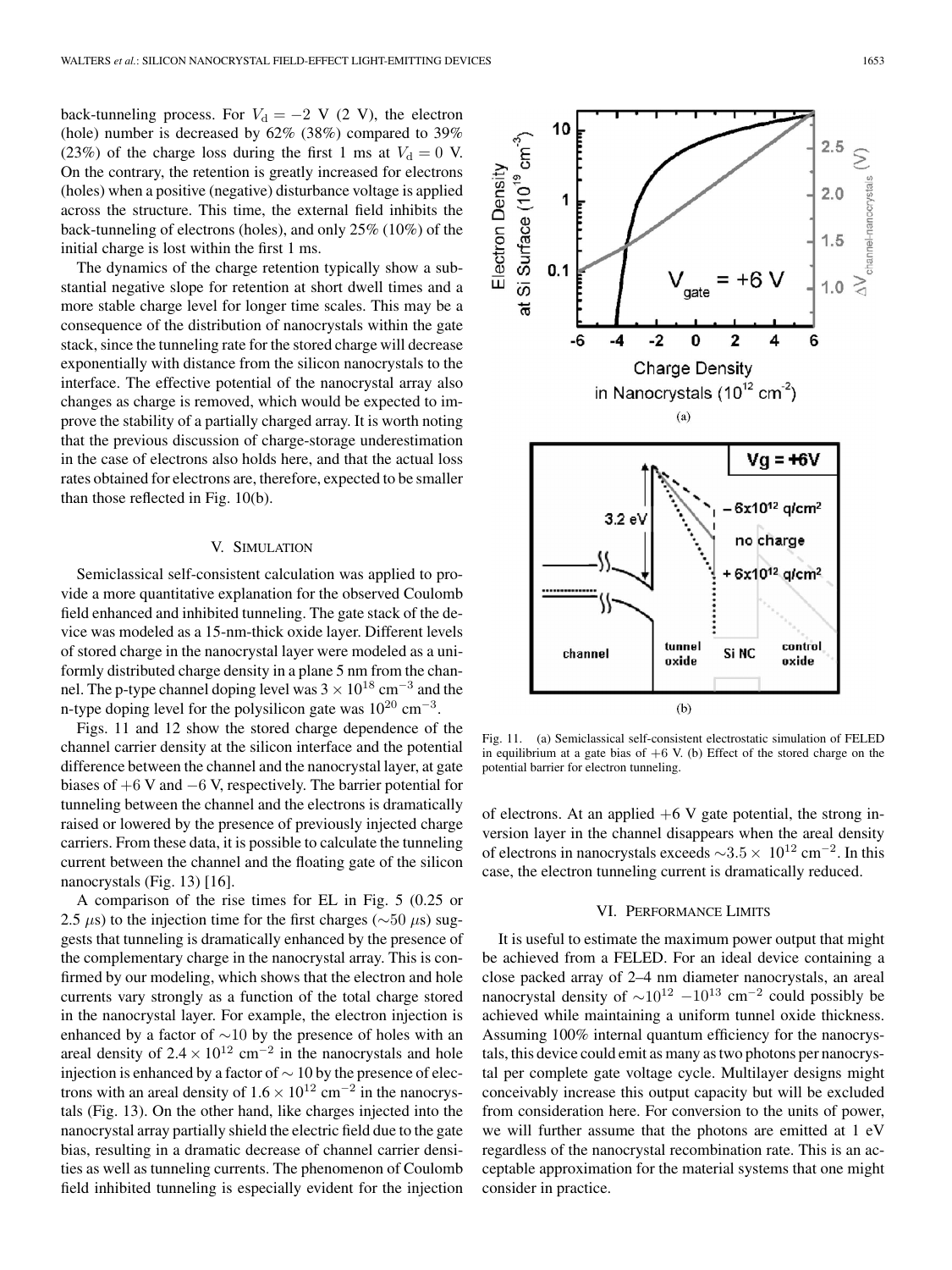

Fig. 12. (a) Semiclassical self-consistent electrostatic simulation of the FELED in equilibrium at a gate bias of −6 V. (b) Demonstration of the effect of the stored charge on the potential barrier for hole tunneling.



Fig. 13. Calculated tunneling currents from the channel into the nanocrystal layer demonstrate the Coulomb field enhancement and inhibition of the charge injection.

There may be some room for improvement in the gate contact layer used in our current device. The thin polysilicon design strikes a balance between conductivity (∼180 Ω/square) and absorption (calculated  $\langle 10\% \text{ at } 750 \text{ nm} \rangle$ , but no specific efforts have been made to improve the out-coupling of light from the nanocrystals. For the purpose of argument, we will assume that an ideal device can approach 50% of the external quantum efficiency.

The average power output of a FELED will scale linearly with the driving gate frequency until one of a number of possible limiting factors becomes significant. The maximum useful driving frequency can potentially be limited by the *RC* time constant of the gate or possibly by the minority carrier drift velocity for large devices, the tunneling rate of carriers for devices with thick tunnel oxides, or the statistics of the spontaneous emission. The most important of these factors for an ideal device is the radiative recombination rate for the confined excitons. If the driving gate frequency is increased beyond about half the radiative recombination rate, the output of the device will rapidly saturate while the efficiency quickly decreases. The integrated probability of emitting a photon decreases linearly at such high frequencies, counteracting the linear improvement gained from cycling the FELED at faster rates. Thus, the optimal driving frequency for a FELED will be determined by the radiative rate of the emitting nanocrystals. We can conclude that an optimized silicon nanocrystal FELED will likely saturate at a driving frequency below 100 kHz. It may be possible to enhance the spontaneous emission rate by engineering the local dielectric environment of the nanocrystals or to extract the energy of the excitons by some faster nonradiative mechanism, but such strategies are beyond the scope of this analysis [17].

Presumably, the tunnel oxide thickness, which we believe to limit the maximum output of our silicon nanocrystal FELED, could be scaled down in a straightforward manner to allow operation at driving frequencies well into the gigahertz range. The capacitive time constant is likewise assumed to pose a surmountable design problem. Within this framework, we can calculate the approximate ideal case performance limits for FELEDs constructed from hypothetical nanocrystals with various recombination lifetimes (Fig. 14). The hypothetical performance limits are shown for several commonly studied nanocrystals despite the materials challenges that might arise in the realization of FELEDs that contain them. In consideration of the possible display applications, we have attempted to quantify the luminous intensity of the ideal FELED. The emission wavelength is essential for the conversion of the radiated power to the perceived brightness. Accepted peak values for the conversion factor are 683 lm/W at 555 nm for daylight vision and 1700 lm/W at 507 nm for night vision. We have assumed a value of 300 lm/W in our calculation to reflect an average over the visible range.

We can further speculate on the maximum efficiency attainable in an ideal silicon FELED, which would be reached at driving frequencies much lower than the nanocrystal recombination rate, corresponding to a lower output power regime. We have observed EL at an energy  $E_{opt} \sim 1.65$  eV, at driving gate voltages as low as  $2.5 V_{\rm rms}$ , and will assume that this represents a realistic minimum operating voltage. On a per-nanocrystal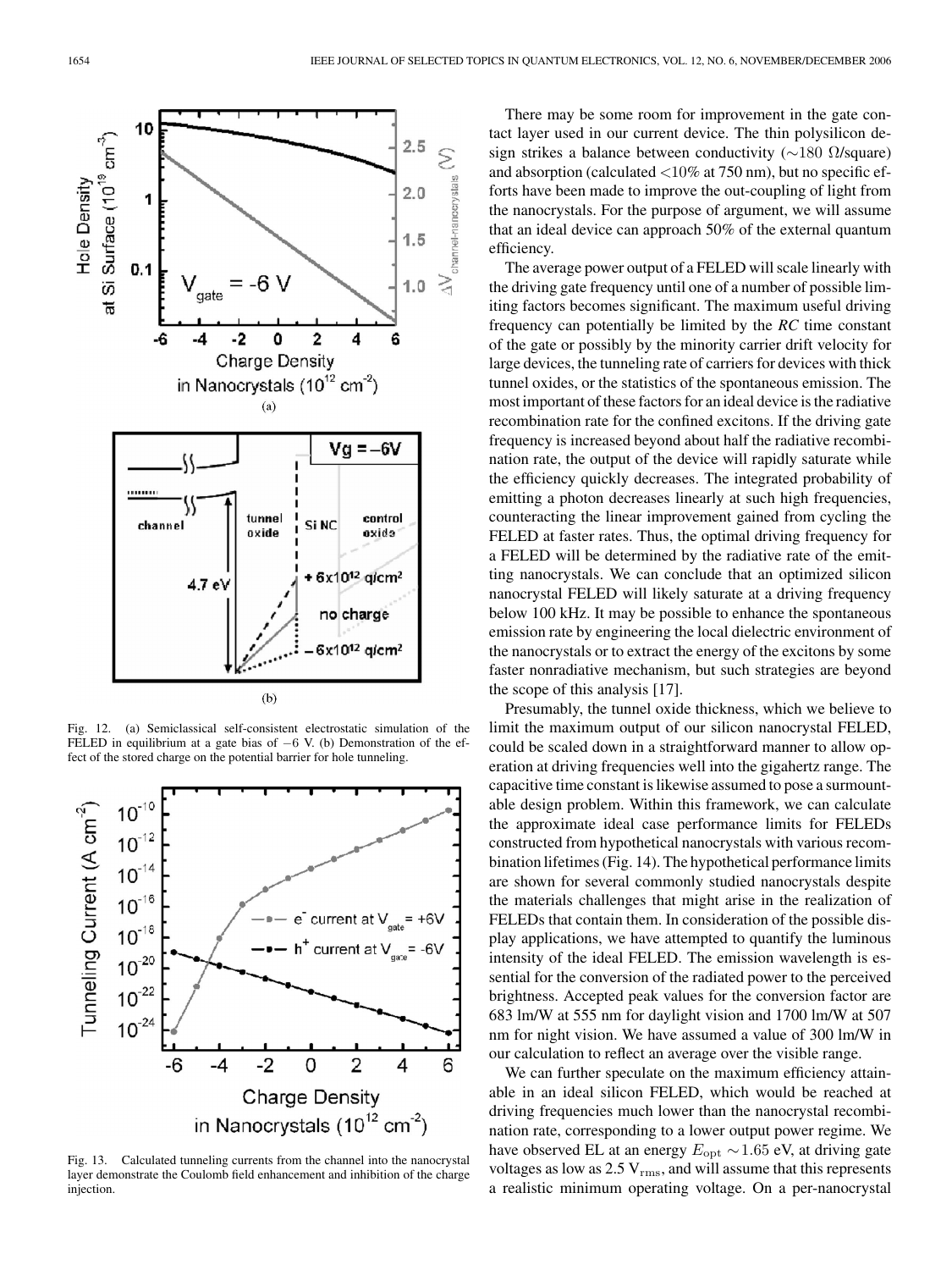

Fig. 14. Approximate ideal case limits for the maximum power output of a FELED parameterized by the nanocrystal radiative emission rate, which effectively determines the maximum cycling rate for each device.

basis, each cycle of the gate voltage will require  $\sim$ 1.2 eV to charge and discharge the gate capacitance. Additional energy will be lost to scattering in the charge injection process, which may be approximated by the voltage drop across the tunnel oxide for the four tunneling events that occur. The potential drop for tunneling into a neutral nanocrystal at a gate bias of 2.5 V is ∼0.8 V, incurred twice per cycle. For electrons tunneling into hole-charged nanocrystals, the drop is ∼1.1 V, while holes tunneling into electron-charged nanocrystals drop ∼0.4 V. Neglecting other sources of loss (e.g., contact resistance),  $E_{\text{el}} \sim 2.2$  eV is required, on average, to program each exciton in an ideal FELED, in contrast to ∼1.1 eV required for the exciton formation in an ideal silicon LED. There are two advantages from a power efficiency standpoint for the silicon FELED. The first is that the internal quantum efficiency of a well-passivated silicon nanocrystal can approach 100%, and the second is the greater energy of the emitted photons. If the nonradiative recombination of the excitons is completely suppressed in the nanocrystals, the ideal silicon FELED might reach an internal power efficiency as high as  $\eta_{\text{ipe}} = E_{\text{opt}} / E_{\text{el}} \sim 75\%.$ 

# VII. CONCLUSION

Field effect EL, as demonstrated in our silicon nanocrystal FELED, is an unanticipated and surprisingly successful approach to electrically exciting excitons in semiconductor nanocrystals. Such a device also provides a useful laboratory tool for the study of the charge injection processes. In a future experiment, one can imagine extending this control over charging, perhaps to deliberately induce Auger quenching of emission by the injection of additional charges.

While the efficiency of our FELED is low due to a significant leakage of currents, it should be possible to demonstrate high power efficiency light emission in future optimized silicon devices. We have additionally considered the power output characteristics of idealized devices to address the feasibility of practical application. In light of our analysis, it appears that an optimized silicon nanocrystal FELED might be a viable candidate for some display applications. While it remains to be experimentally demonstrated that FELEDs can be fabricated in other materials systems, the same performance analysis suggests that a device constructed with direct gap nanocrystals could be very promising.

#### ACKNOWLEDGMENT

The authors acknowledge R. Lindstedt, M. Giorgi, and G. Bourianoff for their assistance in device design and fabrication.

#### **REFERENCES**

- [1] L. Pavesi and D. J. Lockwood, *Silicon Photonics, Topics in Applied Physics,* vol. 94. Berlin, Germany: Springer-Verlag, 2004, pp. 1–52.
- [2] J. Valenta, R. Juhasz, and J. Linnros, "Photoluminescence spectroscopy of single silicon quantum dots," *Appl. Phys. Lett.*, vol. 80, pp. 1070–1072, 2002.
- [3] R. J. Walters, J. Kalkman, A. Polman, H. A. Atwater, and M. J. A. de Dood, "Photoluminescence quantum efficiency of dense silicon nanocrystal ensembles in SiO2," *Phys. Rev. B, Condens. Matter*, vol. 73, pp. 132302-1– 132302-4, 2006.
- [4] J. Valenta, N. Lalic, and J. Linnros, "Electroluminescence of single silicon nanocrystals," *Appl. Phys. Lett.*, vol. 84, pp. 1459–1461, 2004.
- [5] G. Franzo, A. Irrera, E. C. Moreira, M. Miritello, F. Iacona, D. Sanfilippo, G. Di Stefano, P. G. Fallica, and F. Priolo, "Electroluminescence of silicon nanocrystals in MOS structures," *Appl. Phys. A*, vol. 74, pp. 1–5, 2002.
- [6] P. Photopoulos and A. G. Nassiopoulou, "Room- and low-temperature voltage tunable electroluminescence from a single layer of silicon quantum dots in between two thin SiO<sub>2</sub> layers," *Appl. Phys. Lett.*, vol. 77, pp. 1816– 1818, 2000.
- [7] S. Fujita and N. Sugiyama, "Visible light-emitting devices with Schottky contacts on an ultrathin amorphous silicon layer containing silicon nanocrystals," *Appl. Phys. Lett.*, vol. 74, pp. 308–310, 1999.
- [8] J. De la Torre, A. Souifi, A. Poncet, C. Busseret, M. Lemiti, G. Bremond, G. Guillot, O. Gonzalez, B. Garrido, J. R. Morante, and C. Bonafos, "Optical properties of silicon nanocrystal LEDs," *Physica E*, vol. 16, pp. 326–330, 2003.
- [9] R. J. Walters, G. I. Bourianoff, and H. A. Atwater, "Field effect electroluminescence in silicon nanocrystals," *Nat. Mater.*, vol. 4, no. 2, pp. 143– 146, 2005.
- [10] Y. B. Park and D. K. Schroder, "Degradation of thin tunnel gate oxide under constant Fowler–Nordheim current stress for a flash EEPROM," *IEEE Trans. Electron. Devices*, vol. 45, no. 6, pp. 1361–1368, Jun. 1998.
- [11] H. Hanafi and S. Tiwari, "Fast and long retention-time nano-crystal memory," *IEEE Trans. Electron. Devices*, vol. 43, no. 9, pp. 1553–1558, Sep. 1996.
- [12] T. Feng, H. Yu, M. Dicken, J. Heath, and H. A. Atwater, "Probing the size and density of silicon nanocrystals in nanocrystal memory device applications," *Appl. Phys. Lett.*, vol. 86, pp. 033103-1–033103-3, 2005. [13] T. Müeller, K. H. Heinig, and W. Möller, "Nanocrystal formation in Si
- implanted thin SiO<sub>2</sub> layers under the influence of an absorbing interface," *Mater. Sci. Eng. B*, vol. 101, pp. 49–54, 2003.
- [14] J. Linnros, N. Lalic, A. Galeckas, and V. Grivickas, "Analysis of the stretched exponential photoluminescence decay from nanometer-sized silicon crystals in SiO2," *J. Appl. Phys.*, vol. 86, pp. 6128–6134, 1999.
- [15] K. Han, I. Kim, and H. Shin, "Characteristics of p-channel Si nano-crystal memory," *IEEE Trans. Electron. Devices*, vol. 48, no. 5, pp. 874–879, May 2001.
- [16] J. G. Simmons, "Generalized formula for the electric tunnel effect between similar electrodes separated by a thin insulating film," *J. Appl. Phys.*, vol. 34, no. 6, pp. 1793–1803, 1963.
- [17] J. S. Biteen, D. Pacifici, N.S. Lewis, and H. A. Atwater, "Enhanced radiative emission rate and quantum efficiency in coupled silicon nanocrystalnanostructured gold emitters," *Nanoletters*, vol. 5, pp. 1768–1773, 2005.